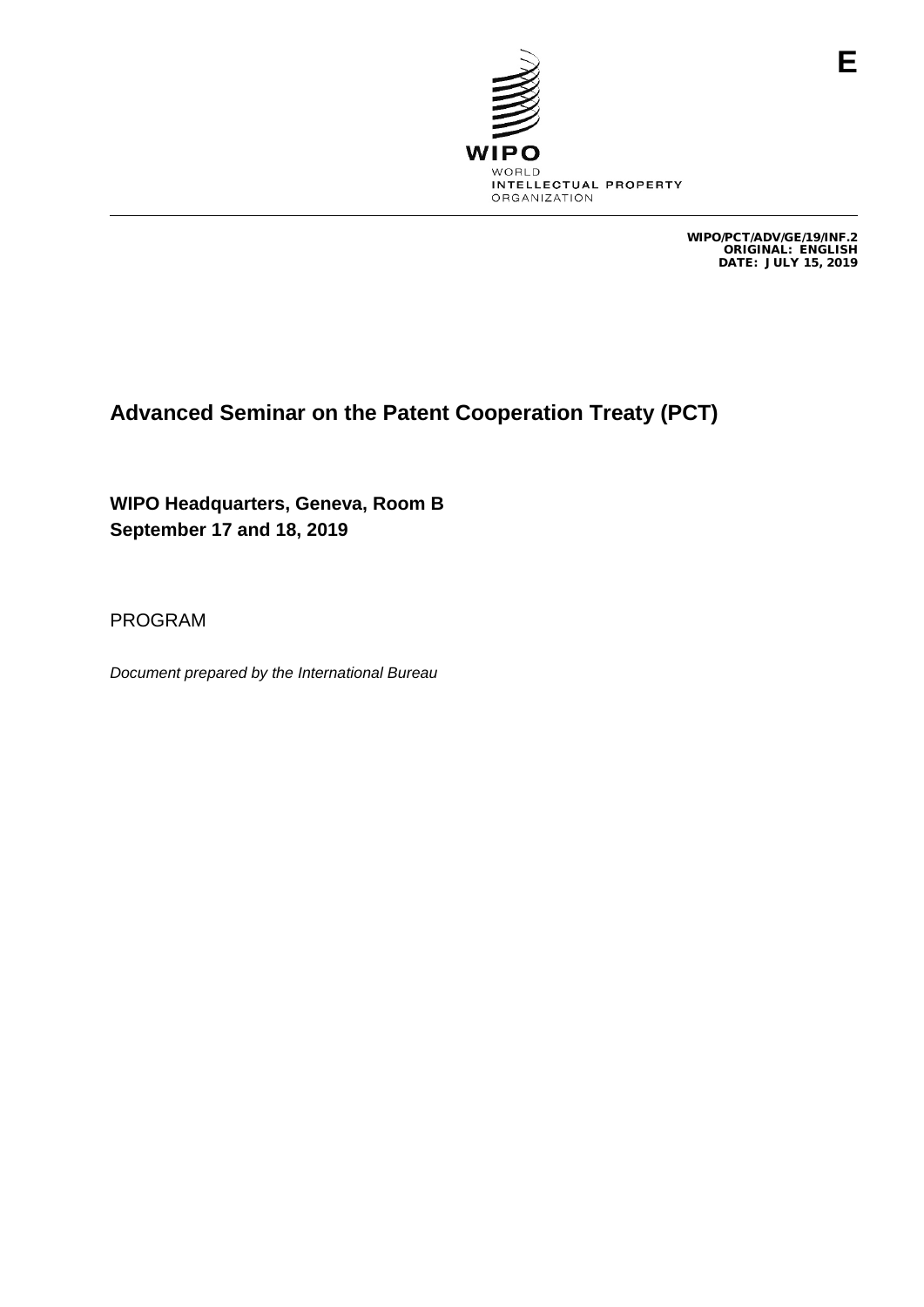## Tuesday, September 17, 2019

| $08.30 - 09.00$ | Registration |                                                                                                                                                                                                                                         |
|-----------------|--------------|-----------------------------------------------------------------------------------------------------------------------------------------------------------------------------------------------------------------------------------------|
| $09.00 - 09.10$ | Welcome      |                                                                                                                                                                                                                                         |
|                 | Speaker:     | Mr. Matthias REISCHLE-PARK<br><b>Deputy Director</b><br>PCT Legal and User Relations Division                                                                                                                                           |
| $09.10 - 10.00$ | Session 1:   | Best practices for the preparation and filing of PCT applications                                                                                                                                                                       |
|                 | Speaker:     | Ms. Eva SCHUMM<br>Senior Legal Officer<br>PCT Legal and User Support Section                                                                                                                                                            |
| $10:00 - 10:45$ | Session 2    | Best practices for specific international phase procedures (recording<br>of changes, amendments, withdrawals)                                                                                                                           |
|                 | Speaker:     | Ms. Christine Bonvallet<br>Head<br>PCT User Resources Section                                                                                                                                                                           |
| $10.45 - 11.00$ | Coffee break |                                                                                                                                                                                                                                         |
| $11.00 - 12.00$ | Session 3:   | Best practices post filing and correction of defects                                                                                                                                                                                    |
|                 | Speaker:     | Matthias REISCHLE-PARK                                                                                                                                                                                                                  |
| $12:00 - 12:30$ | Session 4:   | Discussion/Q&A                                                                                                                                                                                                                          |
| $12.30 - 14.00$ | Lunch        |                                                                                                                                                                                                                                         |
| $14.00 - 14.30$ | Session 5:   | Best practices for the national phase                                                                                                                                                                                                   |
|                 | Speaker:     | Matthias REISCHLE-PARK                                                                                                                                                                                                                  |
| $14.30 - 15:30$ | Session 6:   | Question and Answers on particular national phases:<br>EPO/United States/China/Japan/Republic of Korea                                                                                                                                  |
|                 | Speakers:    | Matthias REISCHLE-PARK<br>Mr. Zhilong YU, Senior Legal Officer<br>Ms. Mineko MOHRI, Legal Officer<br>Mr. Taegeun KIM, Legal Officer<br>PCT Legal and User Support Section<br>Outside speakers via video conference from the EPO and the |
| $15.30 - 15.45$ | Coffee break | USPTO (to be confirmed)                                                                                                                                                                                                                 |
|                 |              |                                                                                                                                                                                                                                         |

15:45 – 16:30 **Session 6:** (cont.)

[End of Day 1]